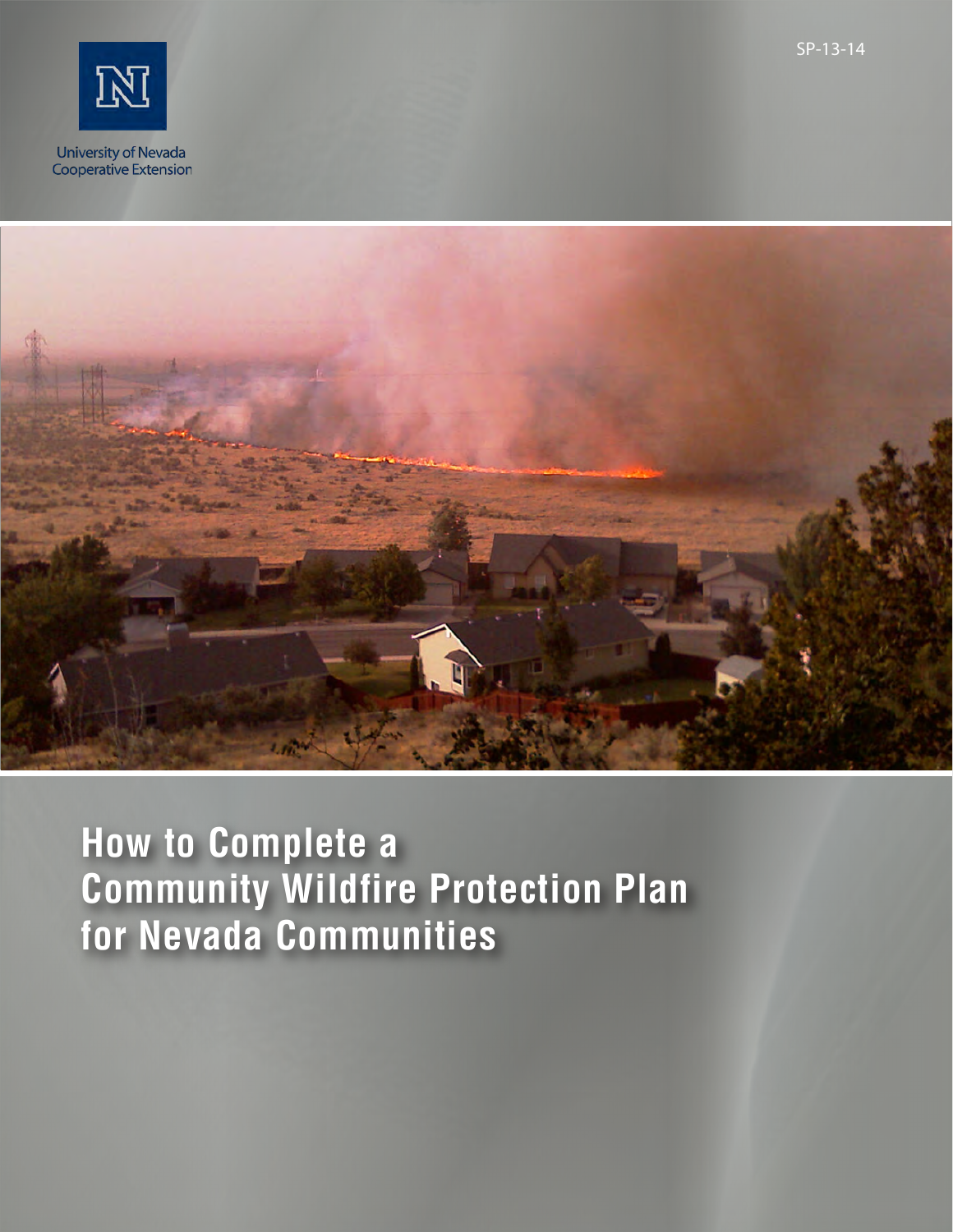## CWPP BACKGROUND

A Community Wildfire Protection Plan (CWPP) describes the wildfire hazards and mitigation measures for a community. Completing and implementing a CWPP is an important means for residents of Nevada's wildfireprone areas to address the wildfire threat. CWPPs are authorized and defined in Title I of the Healthy Forests Restoration Act passed by Congress in November 2003, and signed into law by President Bush. According to Congress, the purpose of a CWPP is to "reduce wildfire risk to communities, municipal water supplies, and other at-risk Federal land through a collaborative process of planning, prioritizing, and implementing hazardous fuels reduction projects."<sup>1</sup> CWPPs offer residents the opportunity to take a prominent role in reducing the wildfire threat to their communities and provides guidance for becoming a Fire Adapted Community. A CWPP should be developed with active community involvement where government agencies are partners in the process. It should be a community plan, not a government agency plan. The success of CWPPs is "attributed to the fact that the CWPP process permits communities to develop plans to fit local, social, and ecological contexts, at a scale where they can make something happen."<sup>2</sup>

#### **Key Points About CWPPs**<sup>3</sup>

- Though CWPPs are generally developed by local government with assistance from state and federal agencies and other interested partners, community members concerned about the wildfire threat are encouraged to initiate the process.
- There is no prescribed format to which a CWPP must conform, which means a community can take a variety of approaches to planning. Further, the plans may be either complex or simple, depending on the objectives and desires of the community.
- CWPPs should effectively address local forest and range conditions, values-at-risk and priorities for action.

#### **Requirements for a CWPP**

There are three requirements for a CWPP:<sup>4</sup>

• Collaboration. A CWPP must be collaboratively developed. Local and state officials must meaningfully involve nongovernmental stakeholders and federal agencies that manage land in the vicinity of the community.



<sup>&</sup>lt;sup>2</sup> http://www.fs.fed.us/rm/pubs\_other/rmrs\_2011\_jakes\_p001.pdf



Fire Adapted Community: A community located in a fire-prone area that requires little assistance from firefighters during a wildfire. Residents of these communities accept responsibility for living in a high fire-hazard area. They possess the knowledge and skills to:

- Prepare their homes and property to survive.
- Evacuate early, safely and effectively. • Survive, if trapped.
- *Click on the image to view this publication.*

<sup>&</sup>lt;sup>3</sup> http://www.stateforesters.org/files/CWPPBriefingPaper.pdf

<sup>4</sup> http://www.stateforesters.org/files/CWPPBriefingPaper.pdf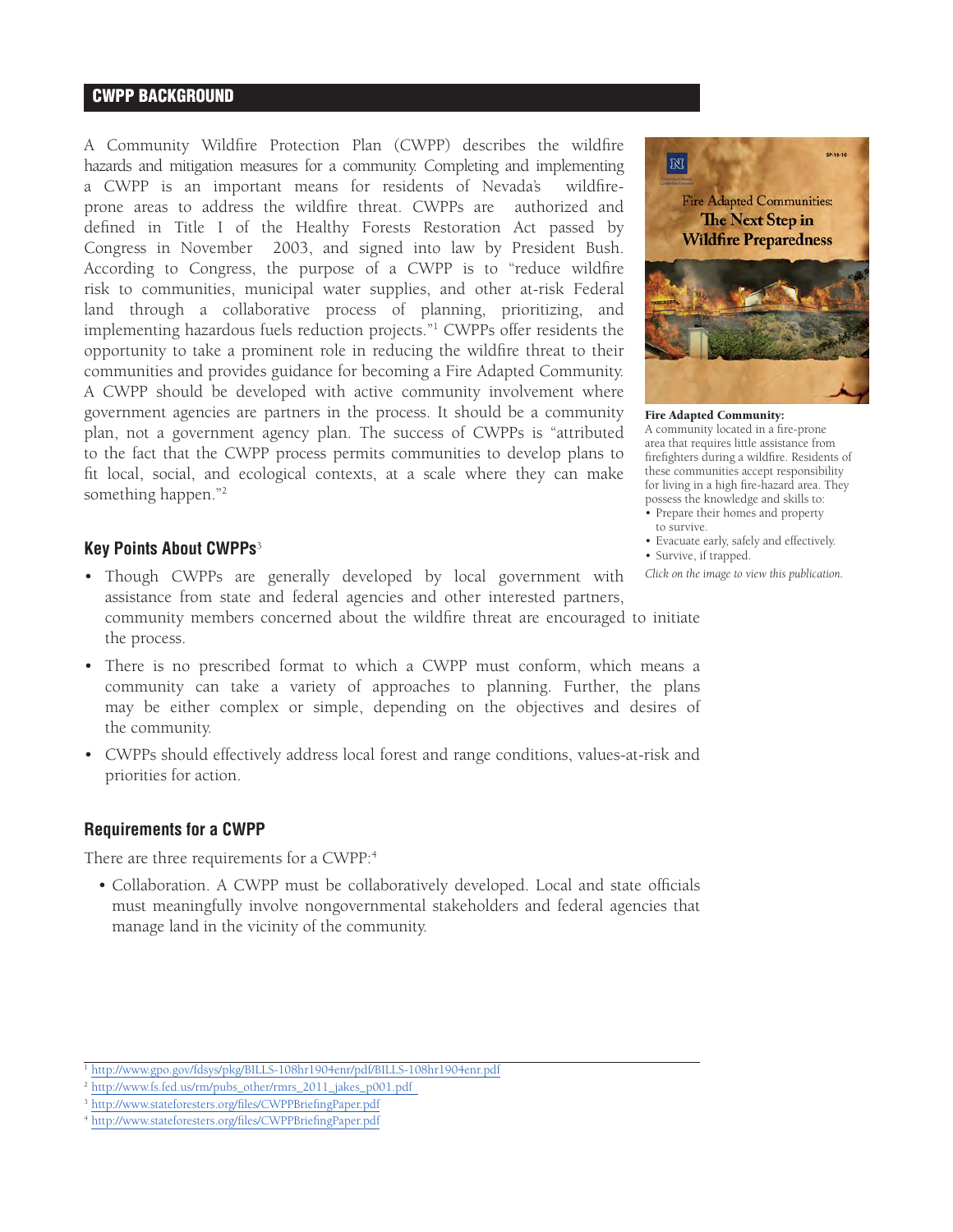- Prioritized Fuel Reduction. A CWPP must identify and prioritize areas for hazardous fuel-reduction treatments on both federal and nonfederal land and recommend the types and methods of treatment that, if completed, would reduce the risk to the community.
- Treatment of Structural Ignitability. A CWPP must recommend measures that homeowners and communities can take to reduce the ignitability of structures throughout the plan area.

Further, the final CWPP must be approved via signature from:

- A representative of the applicable local government;
- The chief of the local fire department/district; and
- The state forester/fire warden.

## **Benefits of a CWPP**

The benefits of preparing and implementing a CWPP include:

- The opportunity to increase community capacity by working collaboratively.
	- The CWPP process has proven effective at: $5$
	- o Building leadership in communities and organizations.
	- o Strengthening relationships among agencies.
	- o Providing visibility for organizations and individuals.
	- o Gaining access to networks and participating in coordinated efforts.
	- <sup>o</sup> Enhancing stewardship and community buy-in for projects.
	- o Facilitating social learning.
	- o Producing successful projects that spawn other projects.
	-
- The CWPP process allows communities the chance to form relationships with the fire department, other emergency responders and resource management agencies tasked with hazardous fuels reduction.
- The opportunity to establish a locally appropriate definition and boundary for the wildland-urban interface. In the absence of a CWPP, the Healthy Forests Restoration Act limits the wildland-urban interface to within onehalf mile of a community's boundary or within  $1\frac{1}{2}$  miles when mitigating circumstances exist, such as sustained steep slopes or geographic features aiding in creating a fire break. However, fuels treatments can occur along evacuation routes regardless of their distance from the community.6
- Fuel-reduction projects that are identified in a CWPP are to receive priority for funding and implementation by federal agencies.
- National Environmental Policy Act procedures for federal agencies implementing fuel-reduction projects identified in a CWPP can be expedited. If a federal agency is planning a fuel-reduction project to implement a recommendation in a CWPP that lies within the interface and is located no farther than  $1\frac{1}{2}$  miles from the community boundary, the federal agency does not need to alayze any other alternatives.
- The USDA Forest Service and Bureau of Land Management are to spend not less than 50 percent of the funds allocated for hazardous fuel-reduction projects in the interface, as defined in a CWPP.



Reducing the structural ignitability of houses, such as replacing wood shake roofs and removing pine needles, is a CWPP objective.



o containing succession projects that spawn other projects.<br>CWPPs can identify community-level<br>projects, such as establishing a bioma:<br>projects, such as establishing a bioma: projects, such as establishing a biomass collection site to drop off unwanted<br>flammable vegetation.



Building effective working relationships between agencies and the public is an important by-product of the CWPP process.

<sup>5</sup>http://www.fs.fed.us/rm/pubs/rmrs\_p046/rmrs\_p046\_613\_624.pdf

<sup>6</sup> http://www.stateforesters.org/sites/default/files/publication-documents/cwpphandbook.pdf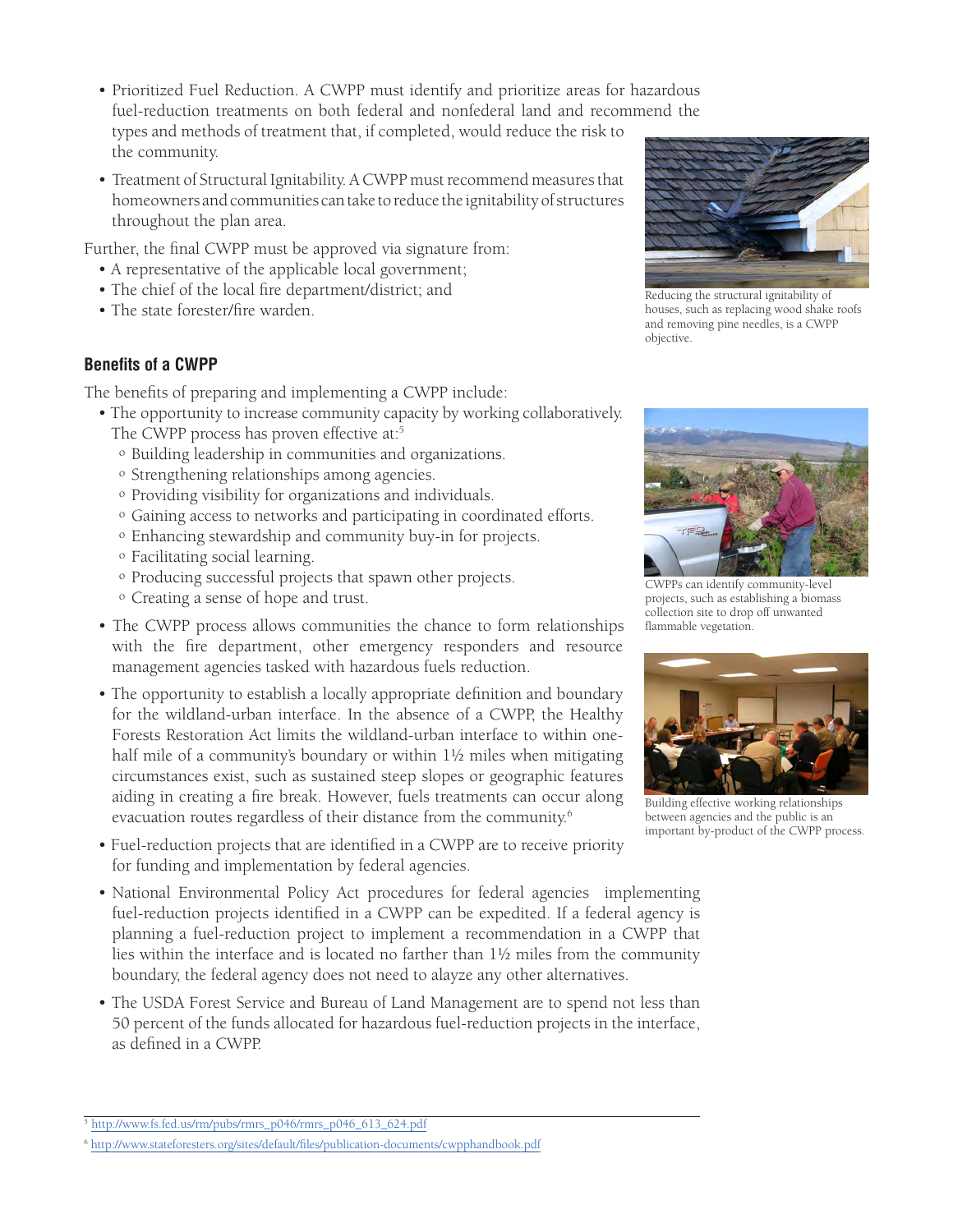• When allocating federal funds and grant dollars for fuel-reduction projects on nonfederal lands, federal and state agencies such as the Nevada Division of Forestry should, to the maximum extent practicable, give priority to communities that have adopted CWPPs.

## **Previous County Wildfire Hazard Assessments**

In 2004 and 2005, communities located in Nevada's wildland-urban interface were assessed in terms of their wildfire risk and hazard. Specifically, the assessments:

- Described wildfire hazards present in each community.
- Identified firefighting equipment and infrastructure needs.
- Presented maps of fuel hazards in high and extreme fire-hazard communities.
- • Proposed risk and hazard mitigation projects.

While these reports provided useful information, they sometimes addressed large areas that encompassed multiple communities on a broad scale and did not always involve community stakeholders as required by the Healthy Forests Restoration Act. In addition, conditions have changed in some areas. For example, in some communities wildfire has changed fuel types; community fuelbreaks have been constructed; overgrown vegetation has significantly compromised residential defensible space; and/or a number of other changes have occured that require updating of the hazard assessment. This initial assessment, however, can provide useful information for the development of a CWPP.



The Community Wildfire Risk/Hazard Assessments provide useful information for communities beginning the CWPP process. *Click on the image to view the assessment for your county/community.*

## HOW BEGIN THE CWPP PROCESS

## **Who to Contact to Get Started**

Contact University of Nevada Cooperative Extension's Living With Fire Program or the representative of your local fire department/district for help beginning the CWPP process.

#### **University of Nevada Cooperative Extension**

Living With Fire Program 4955 Energy Way Reno, NV 89502 775-784-4848 http://www.livingwithfire.info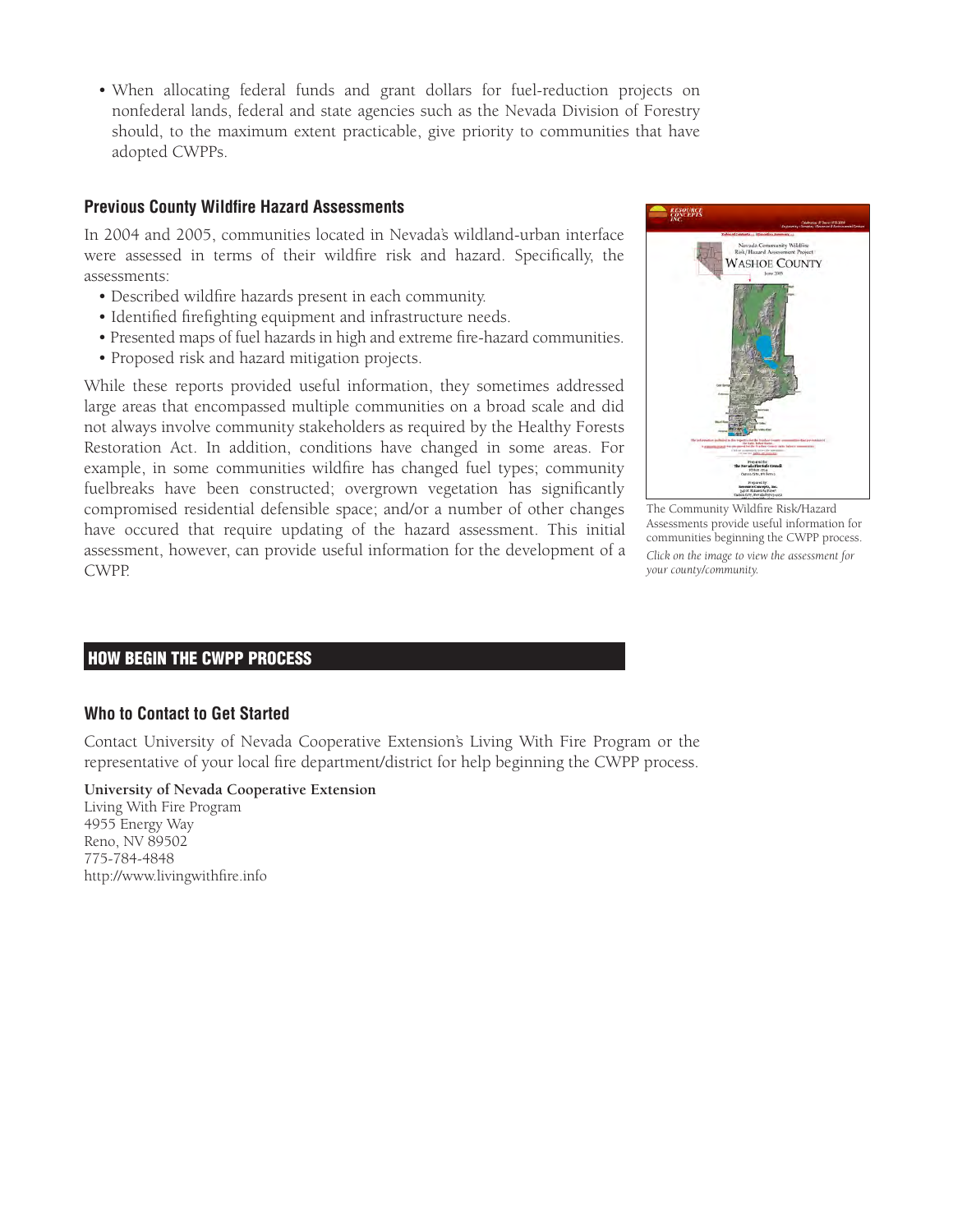## **Establishing a Planning Group**

The Healthy Forests Restoration Act does not designate a lead agency for the development and implementation of CWPPs. This flexibility allows leadership in the CWPP process to originate from a variety of entities, including homeowners, homeowners association board members, the local fire department/district and the Nevada Division of Forestry. The key is to involve the important stakeholders in the community's wildfire-threat issue. It is particularly important to involve landowners and representatives of land-owning groups whose property contains wildfire fuels within the project area.

The initial step for developing a CWPP should be formation of a core group with representation from local government, local fire authorities, and the Nevada Division of Forestry. Together, community representatives and these three entities form the core group responsible for the development of a CWPP. However, ultimately it is the local Fire Chief, local government representative and the State Forester who approve the plan.

Once convened, the core group should identify the important CWPP stakeholders and invite them to serve on the planning committee. The federal agency interim field guide for the Act encourages federal agencies to partner in the CWPP process "to the extent that a community desires, within budgetary constraints."<sup>7</sup> In some areas, they will also be responsible for implementing the priorities established in the resulting CWPP.

Acquiring input from a variety of interests will help ensure that the final document reflects the highest priorities of the community. It will also help to facilitate timely implementation of recommended projects. Some of the entities you may

want to include on the planning committee are:

- Representatives from every entity responsible for managing fuels in the CWPP area (homeowners, homeowners association, local government, etc.).
- City Council members or County Commissioners.
- University of Nevada Cooperative Extension.
- Nevada Department of Transportation.
- County Emergency Management.
- Local water company representative.
- Local power company representative.

Although the conveners of the CWPP process play a major role in identifying and involving stakeholders in the process, as the scale and objectives of the CWPP are defined, additional stakeholders should be encouraged to participate.



**COMMUNITY GUIDE to Preparing and Implementing a Community Wildfire Protection Plan AUGUST 2008**

**A supplemental resource guide to** *Preparing a Community Wildfire Protection Plan: A Handbook for Wildland–Urban Interface Communities,* **March 2004**

This publication is a good resource as you assemble a core group. It discusses the elements of good collaboration and how to secure and maintain stakeholder involvement. *Click on the image to view this publication.*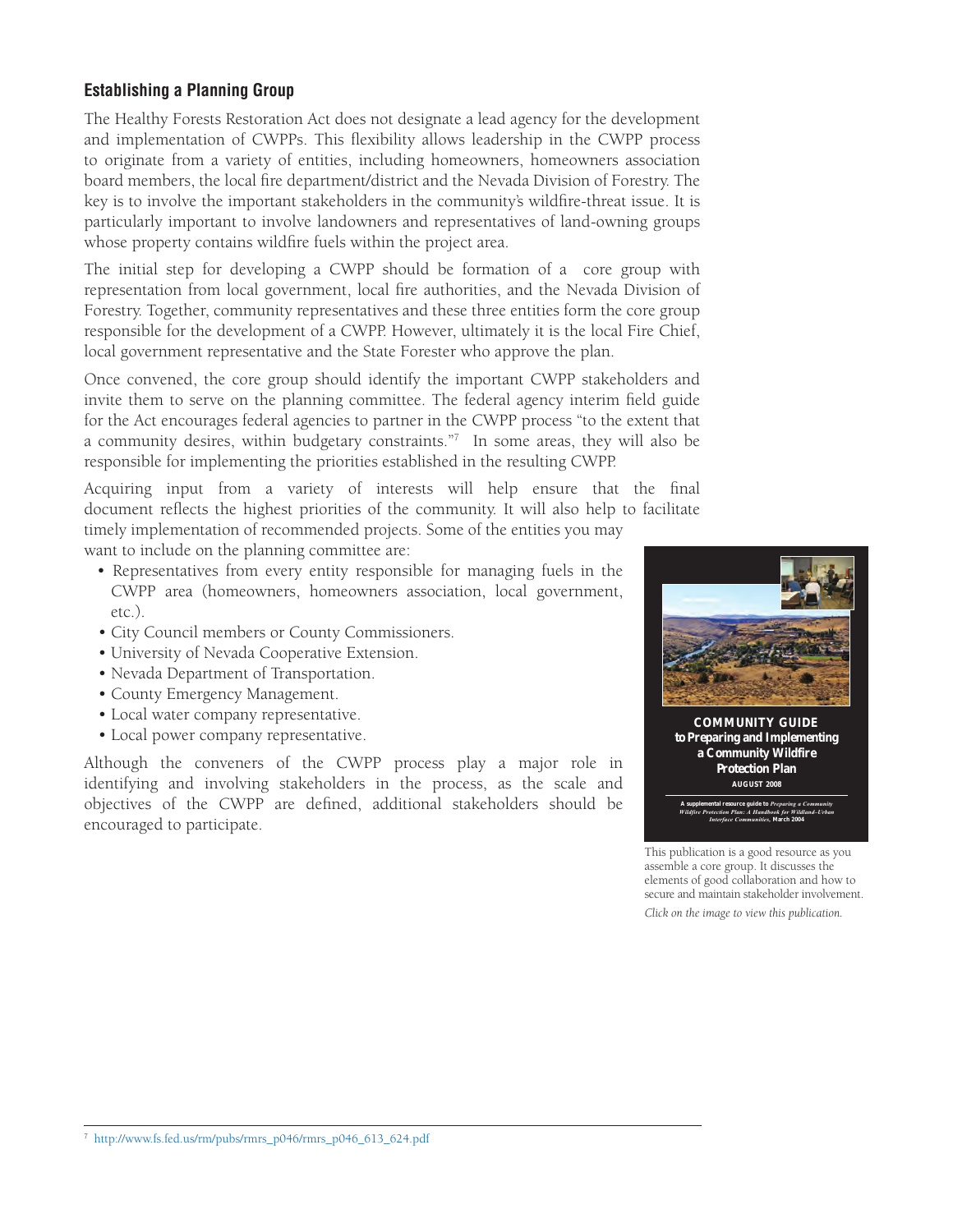# COMPLETING THE CWPP TEMPLATE

University of Nevada Cooperative Extension has developed a digital template to simplify the process and guide the planning group through the preparation of a CWPP. (See http://www.livingwithfire.info/cwpp.) The template outline and key features are as follows:

## **Cover Page**

- Features an option to upload a cover image of the community.
- Requests entry of the community name.

#### **CWPP Certification**

- Provides name and title entries for the State Forester, a representative of local government and Chief of the local fire department/protection district.
- Requires signatures from these three entities to signify mutual agreement with the contents of the CWPP.

#### **Planning Group Members**

• Requests entry of contact information for each planning group member.

#### **CWPP Purpose and Goals**

- Requests an opening statement reflecting the purpose behind the CWPP and any relevant history or shared concerns that brought this group together.
- Provides examples of CWPP objectives from which the planning group can choose or allows them to enter their own objectives.

#### **Community Description**

- Requests a description of the community and suggests topics, such as location, land ownership, demographics, community assets and other elements.
- Features an option to upload community location and land-ownership maps.

#### **Community Wildfire Risk and Hazard Assessment**

- Requests a description of the wildfire risk and degree of hazard for the area within and surrounding the community.
- Features an interactive wildfire-hazard assessment form (Appendix A of the template).

#### **CWPP Projects and Activities**

- Provides entries for prioritized fuel-treatment projects and activities that will reduce structural ignitions.
- Features an option to upload a map that shows the location of fuel-treatment projects.

#### **CWPP Monitoring and Evaluation**

• Requests the planning group specify how often they will meet to evaluate the progress toward implementing the plan.



Check with your county GIS department about the availability of wildfire-hazard rating maps.



Factors such as community design, existing building materials, defensible space and fire behavior are looked at when assessing a community's wildfire hazards. *Click on the image to enlarge.*



The overview identifies inadequacies in a community's wildfire preparedness and also identifies wildfire-threat factors a community is unable to change.

*Click on the image to enlarge.*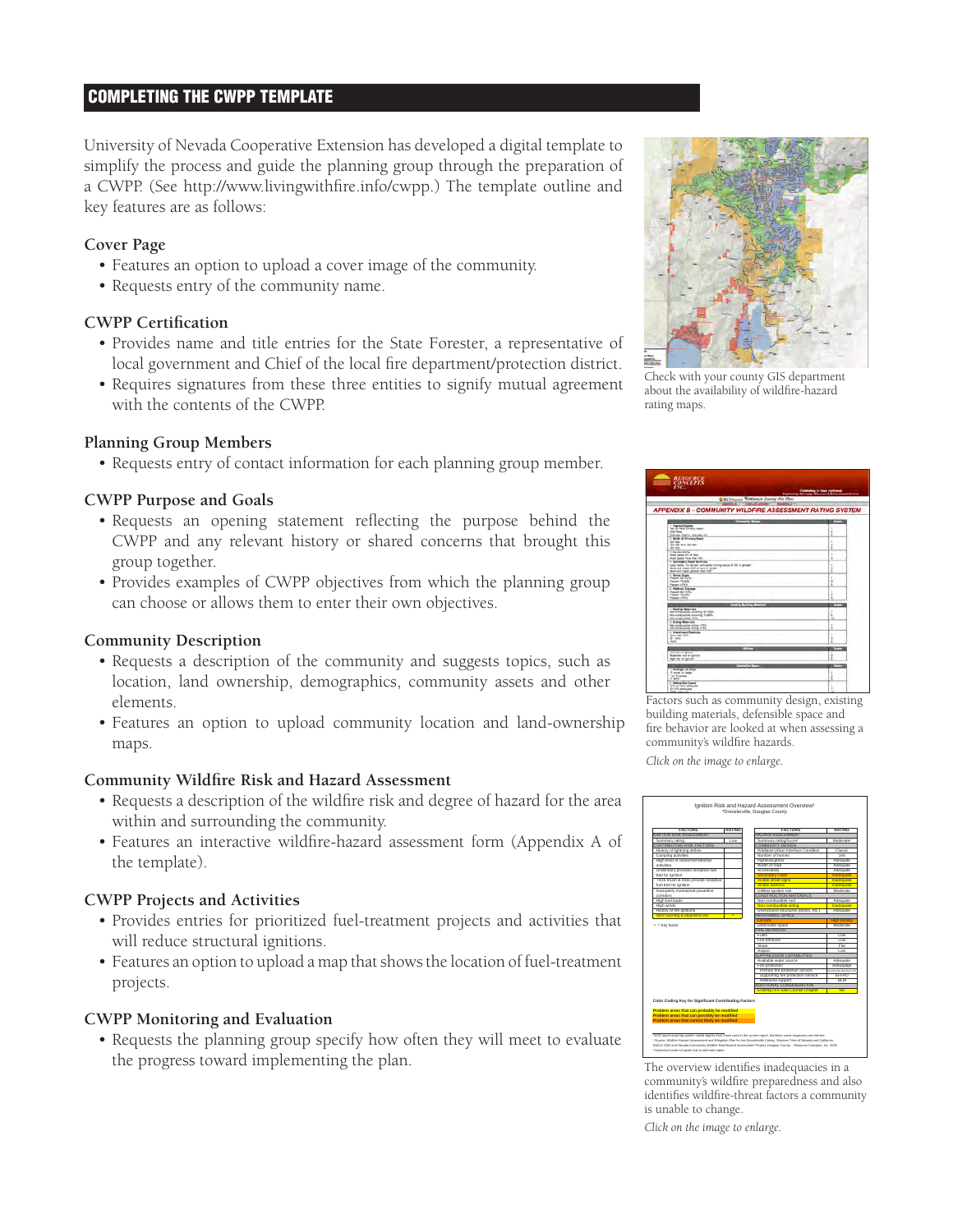# WHO COMPLETES THE CWPP TEMPLATE?

As part of the CWPP process, the planning group should assign an individual or committee the job of completing the CWPP template. If in the course of completing the template the core group has any technical difficulties, please contact University of Nevada Cooperative Extension's Living With Fire Program. Also, if the planning group encounters a question it cannot answer, that may be a good time to invite a person with the answer to become involved in the CWPP planning process.

## FINALIzE AND SUBMIT THE CWPP

When the group has reached agreement on the CWPP's contents and recommendations, submit the document to the local Fire Chief, a representative of the local government, and the State Forester for their approval and signatures.

# APPENDIX

## **Documents and reports**

- Fire Adapted Communities: The Next Step in Wildfire Preparedness
- Nevada Community Wildfire Risk/Hazard Assessment Project

## **Helpful templates and planning documents**

- A Community Wildfire Protection Plan (California Fire Alliance)
- A Guidance Document for Developing Community Wildfire Protection Plans
- Community Guide to Preparing and Implementing a Community Wildfire **Protection Plan**
- Community Wildfire Protection Plans
- Preparing a Community Wildfire Protection Plan

## **Other risk/hazard assessment scoring systems**

- [Home Wildfire Hazard Assessment](http://www.dadecounty911.com/wildfireassessment.pdf) (Missouri Department of Conservation)
- Wildfire Hazard Severity Rating Checklist for Arizona Homes and Communities (Arizona Cooperative Extension)

## **Typical issues and responses to the problem**

- Lack of community education on the wildfire threat
	- <sup>o</sup> Visit LivingWithFire.info for wildfire-preparedness information and free publications
	- <sup>o</sup> [Contact](http://www.livingwithfire.info/contact-us) the Living With Fire Program to arrange for a wildfire-preparedness presentation in your community.
- Poor defensible space in the community
	- o Review [defensible space recommendations](http://www.livingwithfire.info/before-the-fire)
	- <sup>o</sup> Read about Factors Affecting Property Owner Decisions About Defensible Space
- Structures in the community are not constructed or maintained to resist ignition
	- o Review [built environment recommendations](http://www.livingwithfire.info/before-the-fire)
	- o Consider using Wildland Urban Interface (WUI) Products approved for use in California
- Lack of funding for mitigation projects
	- o Consider applying for a **State Fire Assistance Program grant**, which are issued annually